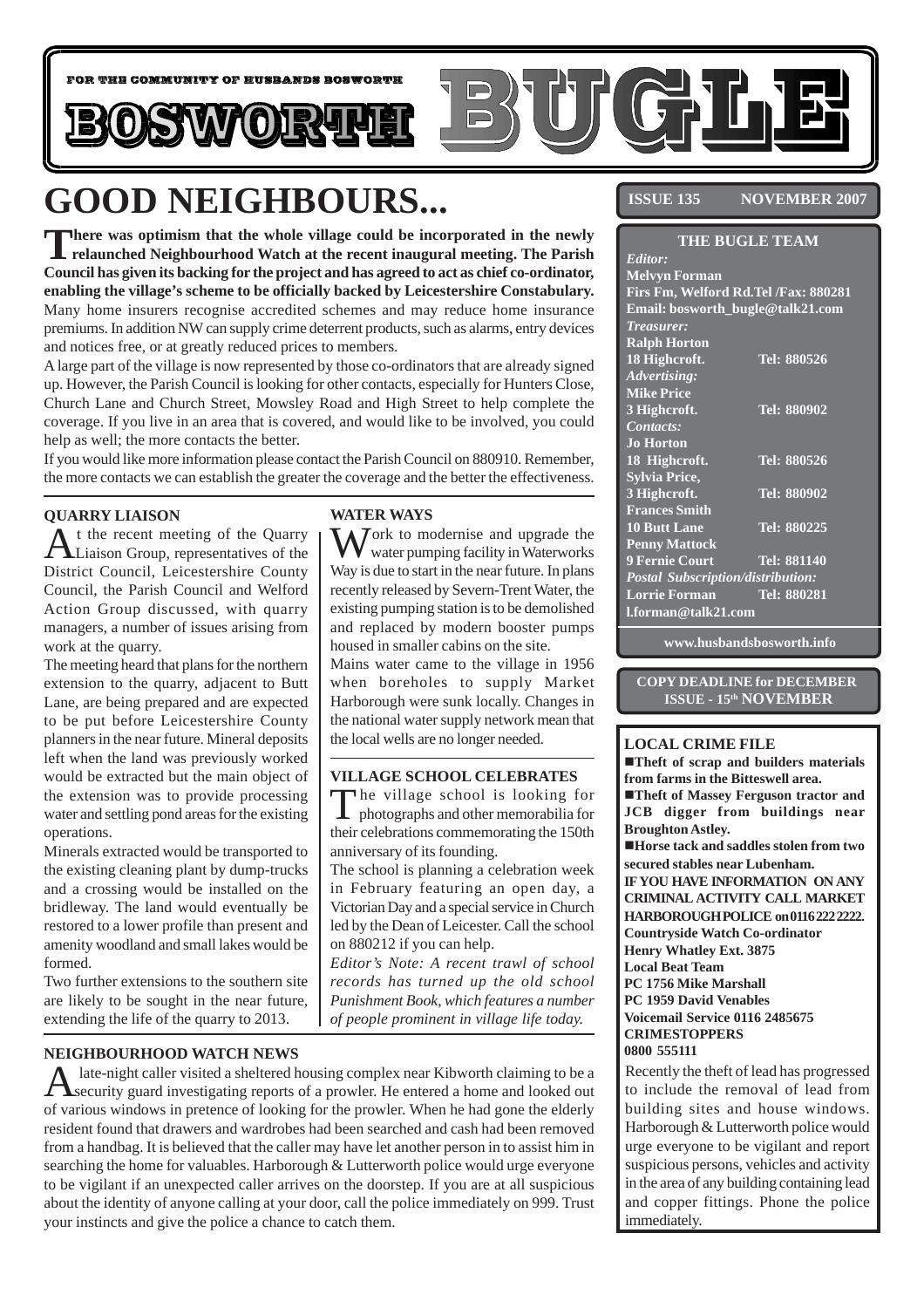# **POSTBAG**

*From Ann Saxton, Bell Lane*

Thank you to all those who came to my Open Studios in September. We had over 90 visitors including overseas visitors from Texas, Australia, Poland, Bulgaria and Canada. My studio will be open from time to time when I'm working and my Art Workshops will continue.

*From Robert Constable-Maxwell, Chairman H. B. & District Branch of the Royal British Legion* Thank you very much for publishing my earlier letter regarding the future organisation of the Flower Show, and I am very pleased that Eleanor Murphy has offered to become show secretary. Our British Legion members remain most anxious that the show should develop on the lines my letter suggested; that is with maximum participation of the various local groups, and certainly including the allotment holders. In addition, that specific initiatives be incorporated to provide appeal for young people.

I suggest therefore that we arrange a meeting in the New Year when these various issues can be discussed and, hopefully, a structure and way forward agreed. *Watch this space!*

!Work to improve visitor facilities and interpretation of the English Civil War battlefield site near **Naseby** is being carried out by members of the Battlefield Trust. Viewing platforms have been erected at strategic points around the site and a battlefield guide published.

!**South Kilworth** Village Hall committee are hosting a stage version of Anthony Browne's endearing children's story, *Silly Billy*, on Friday, December 7<sup>th</sup> at 7.00pm. For tickets call 575520.

#### **LUNCHEON CLUB**

The next meeting of the Luncheon Club will be on Thursday, November 29<sup>th</sup> at Kilworth Springs Golf Club. Diners are asked to meet in the bar at 12.30pm as usual.

The luncheon is open to anyone living locally especially those new to the area, the retired and those living alone. The cost of the 2 course meal is £6.50 per person, including coffee.

*The Playing Field Committee is hosting a CRAFT & COFFEE MORNING on Sat., December 15th 10.00am to 1.00pm in the Sports Pavilion, Kilworth Road. Enquiries for stall spaces to Audrey 880316 or Jennifer 880401.*

*F.O.B.S FRIENDS OF BOSWORTH SCHOOL Invite you to an evening of FAMILY BINGO! Village Hall Friday 9th November 7.00pm – 9.00pm TICKETS - £2 which includes 6 games of bingo COME AND ENJOY A GAME OF BINGO ALL PROCEEDS GO TO THE SCHOOL For tickets contact the school office on 880212 or Jane on 079770 40091 Refreshments/Raffle*

#### **LOCAL NEWS IN BRIEF... FOBS BAG2 SCHOOL CAMPAIGN**

Following the success of the June *Bag2School* Campaign, in which a total of 980kg was collected, the FOBS Committee have arranged for another collection at the end of November; just in time for that pre-Christmas clear-out! As before, the collection will include second-hand clothing, bedding, soft toys, shoes and handbags and FOBS will arrange for the distinctive "blue" *Bag2School* collection bag to be delivered through your letterbox by Sunday, November 25<sup>th</sup>.

You are asked to leave your filled bags outside your door for collection on the weekend of  $1<sup>st</sup>/2<sup>nd</sup>$  December. For those who are able to take it directly to the School it should be received no later than 8.30am on Monday, December 3rd.

Anyone wishing to volunteer to deliver or collect bags or requiring further information, should contact either Kenny Anderson (Chair) on 880705 or Steve Blake (Treasurer) on 881045.

#### **BADMINTON CLUB**

The new season of the Badminton Club has now started. Club nights are Mondays from 8.00pm to 10.00pm and Thursdays from 8.30pm to 10.30pm in the Village Hall. Play is friendly and informal rather than fiercely competitive and new players are always welcome. Call Lorrie on 880281 or Ralph on 880526 for more information.

#### **CAROLS IN THE PLAYGROUND**

Monday, December  $17<sup>th</sup>$  at 6.30pm in the School playground. *Put it in your diary now!* This annual event is open to the entire village, young and old. Enjoy live music, excellent mulled wine and mince pies and a chance to share in the true meaning of Christmas, singing traditional carols and listening to Christmas readings.

#### **CRAFT GROUP**

The next meeting of the Craft Group will be at 7.30pm on Monday, November  $5<sup>th</sup>$  at 29, Bell Lane. New members welcome.

#### **THANKSGIVING DINNER**

This will take place on Saturday November  $24<sup>th</sup>$  in the Village Hall. The event will be a traditional Thanksgiving meal, featuring roast turkey and pumpkin pie and entertainment in the form of songs performed by the Market Harborough Choral Society. There will be a quiz and a raffle. Tickets (£12.50 each) are strictly limited and are selling fast, so contact Di Jones on 880741 now!

#### **BENEFICE DINNER**

This year the Benefice Christmas Meal at Hothorpe Hall will be on Monday, December 10<sup>th</sup>. Please put the date in your diary - contact Di Jones 880741 to book.



#### **TOWER BELL RINGERS**

It is hoped to ring a full peal, half-muffled, on All Saints' bells on Saturday, November  $10<sup>th</sup>$ , the eve of Remembrance Day in memory of those who have laid down their lives, as well as the founding of our local British Legion Branch in 1927.

Ringing will start at 4.00pm and last 3 hours, and will be the first full peal on the 6 bells.



### **WANTED...**

All Saints Parochial Church Council is looking for someone to take over the job of treasurer next year. The job requires general book-keeping skills and would suit an active retired person. Although an interest in church matters would be an advantage the applicant need not necessarily be a church member. For further information please call Rev. Alison on 880351 or Lorrie on 880281. \*\*\*\*\*\*\*\*\*\*\*\*\*\*\*

There remains a vacancy on the Playing Field Committee for a village representative. If you are interested in the management of the playing field and the sports pavilion and can attend about four meetings a year please call Audrey on 880316 for more information.

#### **CONGRATULATIONS...**

To villagers Dominic Hall and Geoff Willett who successfully completed the recent Great North Run half-marathon and Heidi Hall who completed the tots' run.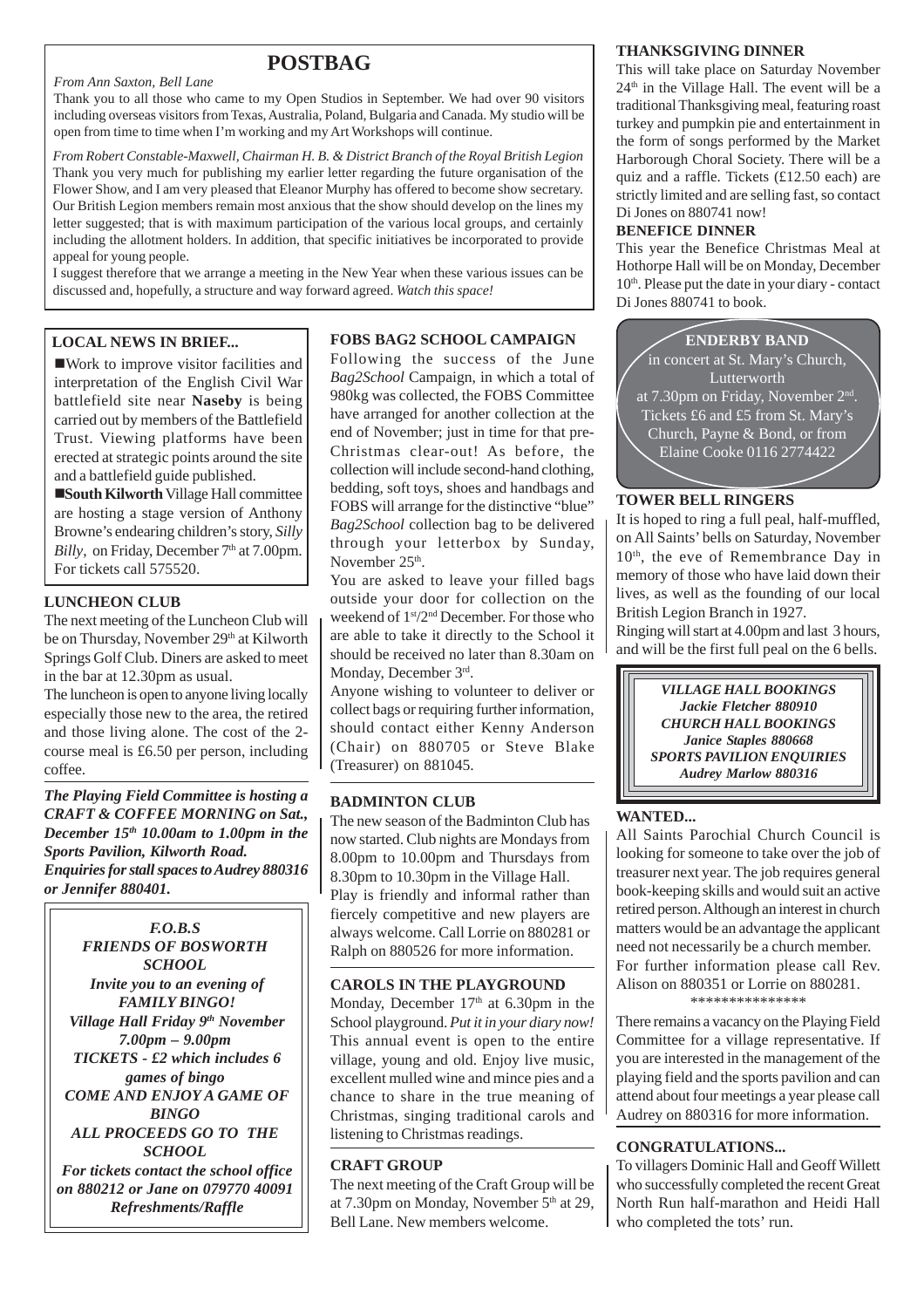#### **ACTIVITY GROUPS 2007**

**All Saints Parochial Church Council** Contact: Peter Jones 880741 **Art Workshop** Contact: Ann Saxton 880971 **Badminton Club** Contact: Lorrie Forman 880281 **Bosworth Belles** Contact: Claire Smith 880655 **Bosworth Blokes** Contact: Ralph Horton 880526 **Conservative Association**<br>Contact: Robert May Robert Maxwell 880361 **Craft Group** Contact: Margaret Bradley 880652 **Handbell Ringers** Contact: David Staples 880668 **Historical Society** Contact: Isobel Pepperill 880081 **1st Kilworth Scouts/Beaver unit** Contact: Andrew Lambert 880922 **Playing Field Committee** Contact: Jennifer Rogers 880401 **Royal British Legion** Contact: Robert Maxwell 880361 **Short Mat Bowls** Contact: Frank Thorp 880003 **South Kilworth Riding Club** Contact: Steph Ashby 880628 **Tennis Club** Contact: Hilda Whitehurst 880737 **Tower Bell Ringers** Contact: Geoff Armitage 880066

#### **METHODIST CHURCH Coffee Morning**

Wednesday, November 14th 10.00am-12.00. at the home of Beryl and Lloyd Jones, 12 Butt Lane. Visitors always welcome.

#### **CAROL CONCERT**

Lutterworth Grammar School will be holding a Carol Service at All Saints Church on Sunday, December 9<sup>th</sup> at 6.30pm. The school's talented musicians have staged excellent shows previously and this promises to be a magical festive evening. Free entry.



#### **HISTORICAL SOCIETY**

The next meeting of the Historical Society will take place on Wednesday, November 7<sup>th</sup> when Margaret Bonney will discuss the slave trade in Leicestershire. Meetings now start at 7.30pm in the Church Hall, Honeypot Lane. Annual membership is only £5 plus a doorcharge of 50p per person per meeting. Indoor meetings are held until May, usually followed by a couple of outside meetings during the summer months. Subjects usually focus on local historical issues and visitors are assured of a warm welcome. The Society holds a vast archive of historical and social information pertaining to Husbands Bosworth and a collection of local historical artefacts.

#### **TENNIS CLUB**

There will be an Extraordinary General Meeting of the Tennis Club on Thursday, December  $6<sup>th</sup>$  at 7.30pm in the Sports Pavilion, Kilworth Road. The main business of the evening will be the adoption of the new constitution. This is an important meeting and Tennis Club members are urged to attend. The meeting will be short but crucial to the future of the club.

#### **CHRISTMAS TREE FESTIVAL 2007**

The Christmas Tree Festival returns to Bosworth! Start planning your entry now! This year the event will take place over the weekend of Saturday, December 1<sup>st</sup> and Sunday, December 2<sup>nd</sup>, with a Preview Evening on Friday, November 30th. Santa will be there in his Grotto with his sack, there will also be an Angel Trail and refreshments will be available throughout the weekend. Volunteer musicians wanted! Please contact Helen on 880765 or Belinda on 880968.

#### **ALL SAINTS FLOWER ROTA Altar:**

*November 4, 11 - Ann Saxton, November 18, 25 - Penny Mattock* **Children's Corner:** *November 4, 11 - Heather O'Connor November 18, 25 - Pandora Sangster* Grateful thanks to everyone who arranged flowers for the Harvest Festival; as always it was much appreciated.

#### **BOSWORTH BELLES**

The Bosworth Belles ladies social group will be meeting at 8.00pm on Wednesday, November 28th at Rugby House, Bell Lane when Moira Bartlett, former governor of Durham Ladies Prison will be the guest speaker. Moira was involved in changing policies for women prisoners and is a witty and informative speaker. Ring Ruth 880644 or Penny 881140 for more information.

# "CHURCH SERVICES "

# **All Saints Parish Church**

- **4 6.30pm Evensong**
- **11 REMEMBRANCE SUNDAY Service 10.45am**
- **18 10.30am Benefice Communion at Shearsby**
- **25 10.30am All-Age Worship**
- **Churchwardens: Peter Jones 880741 James Avery 880164**

**Vicar:**

**Rev. Alison Hampton 880351**

# **Methodist Church**

- **4 Rev Dr. K R Albans Service in Village Hall**
- **11 Mrs B Whittam**
- **18 Mrs C Hodgson**

**25 Mr J Pearse**

**Services every Sunday 6.30pm. All Welcome**

**Contacts: Rev. Brian Kennard 462889 Senior Church Steward: Mr. A Lloyd Jones 880343**

# **St Mary's Roman Catholic Church**

**Services every Sunday 8.30am. Contact: Robert Constable-Maxwell 880361**